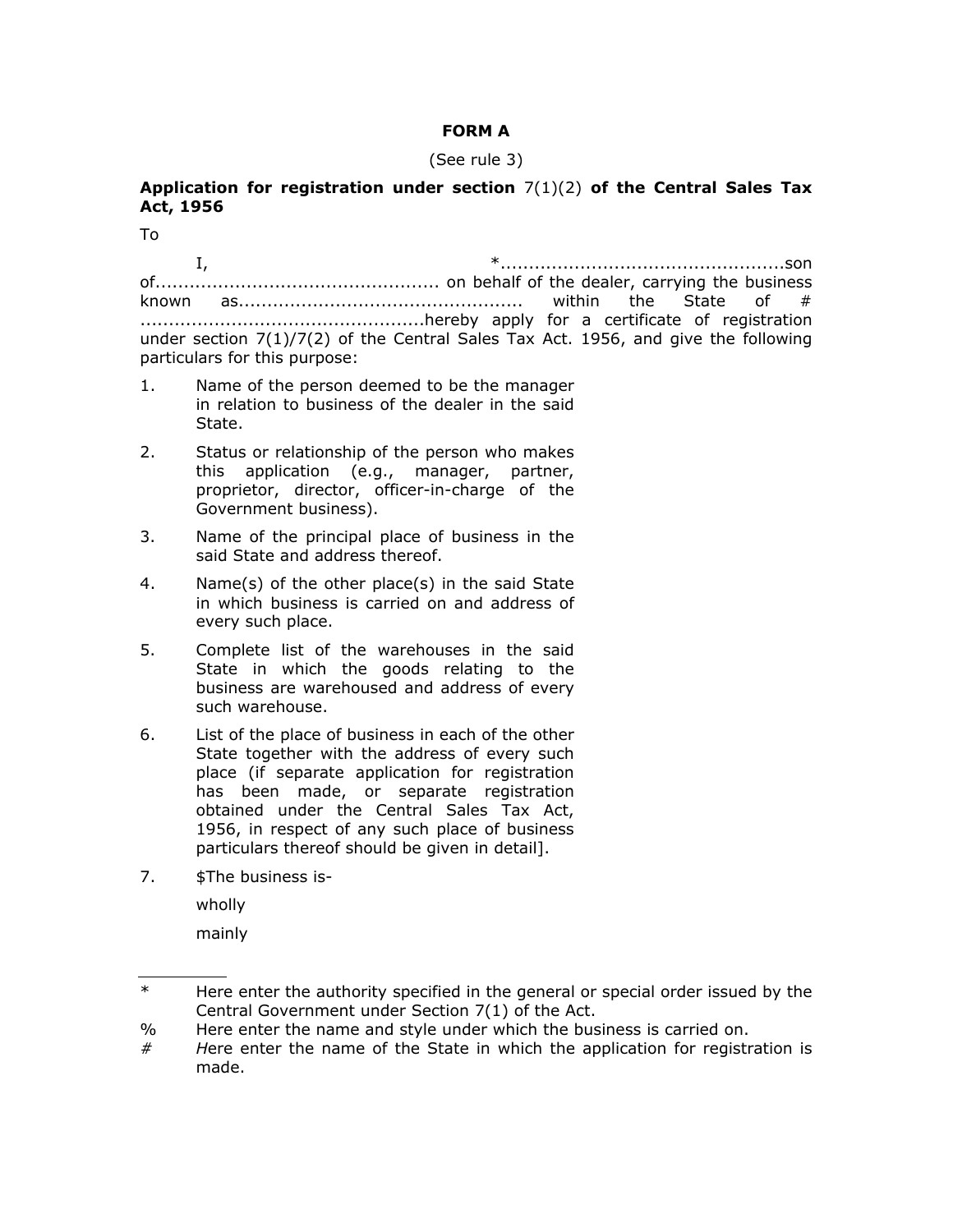\$ Enter here whether business is wholly agriculture, horticulture, mining, manufacturing, wholesale distribution, retail distribution, contracting or catering, etc. or any combination of two or more of them.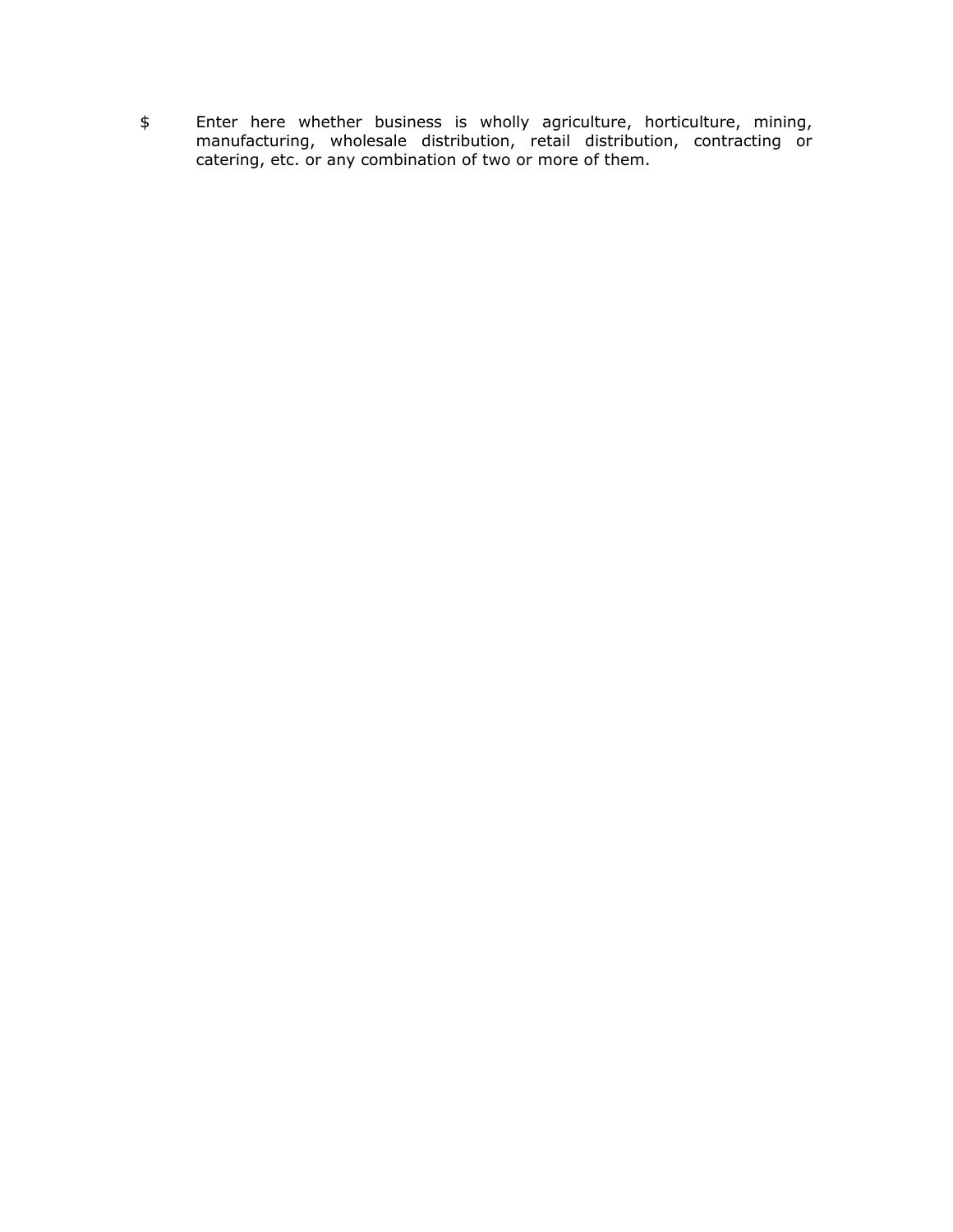partly

partly

partly

- 8. Particulars relating to registration, licence, permission, etc. issued under any law for the time being in force, of the dealer.
- 9. We are members of @ ..................................................................... ................................................................. 10. We keep our accounts
- in......................................... language and script.
- !!11. Name(s) and address(es) of the proprietor of the business/partners of the business/all persons having any interest in the business together with their age, father's name, etc.

| SI.No. | Name in<br>full | Father's Husband's Age<br>name | Extent of interest in the<br>business |
|--------|-----------------|--------------------------------|---------------------------------------|
|        |                 |                                |                                       |

| Present<br>address | Permanent<br>address | Signature | Signature! and address of<br>witness attesting signature<br>in column 8 |
|--------------------|----------------------|-----------|-------------------------------------------------------------------------|
|                    |                      |           | ч                                                                       |

- 12. Business in respect of which this application is made, was first stated on-
- 13. The first sale in the course of inter-State trade was effected on-
- 14. We observe the *##...............................*calendar and for purposes of accounts our year runs from the (English date \$\$*...............................* day of

dealer is a member

## Enter here English, Bengali, Fasli, Hijra, Marwari or other calendar followed.

<sup>@</sup> Here enter the name of the Chamber of Commerce, Trade Association or commercial body, of which the

<sup>!!</sup> To be filled in if the applicant is not a company  $(* * * )$  under any other law.

<sup>\$\$</sup> In filing up these entries dealers who do not observe the English calendar should give the dates according to their own calendar and the corresponding date of the English calendar.

<sup>!</sup> Signature of each of the persons concerned should be obtained and attached.